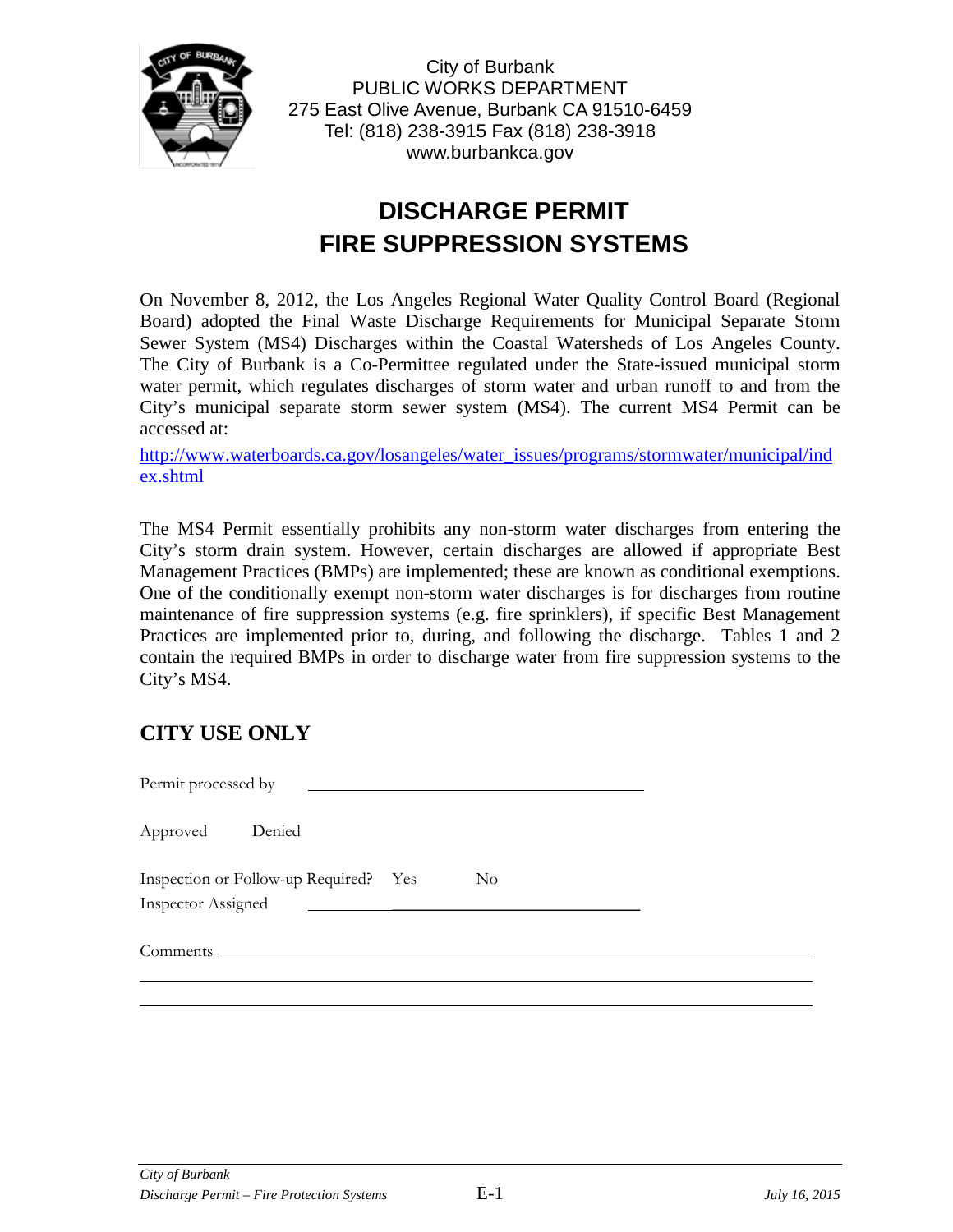| <b>BMP</b><br><b>Number</b> | <b>BMP Description</b>                                                                                                                                                                                                                                                                                                                            |  |
|-----------------------------|---------------------------------------------------------------------------------------------------------------------------------------------------------------------------------------------------------------------------------------------------------------------------------------------------------------------------------------------------|--|
|                             | Obtain a permit from the City if the discharge is >10,000 gallons.                                                                                                                                                                                                                                                                                |  |
| $\overline{2}$              | Maintain records if the discharge is >1,500 gallons (see Attachment 1).                                                                                                                                                                                                                                                                           |  |
| 3                           | Conduct flows for the shortest duration possible.                                                                                                                                                                                                                                                                                                 |  |
| 4                           | Remove all debris from the curb and gutter before initiating flushing.                                                                                                                                                                                                                                                                            |  |
| 5                           | If chlorine residual is a concern, use dechlorination. Discharges must be dechlorinated<br>before entering a storm drain. <sup>a</sup>                                                                                                                                                                                                            |  |
| 6                           | Whenever possible and when safe to do so without causing damage or erosion, contain<br>flows onsite by directing the water to landscaped or green areas.                                                                                                                                                                                          |  |
|                             | When practicable and with the permission of the local sewer agency, divert sprinkler<br>system discharge to the sewer. The local sewer agency may have additional conditions.                                                                                                                                                                     |  |
| 8                           | Assess the following prior to any partial or full discharge of water from a vault, substructure<br>or building fire system into the street or storm drain system:<br>Ensure the water is not cloudy, discolored and/or has no unusual odor.<br>а.<br>Ensure the Fire Protection System water does not have chemical additives. <sup>b</sup><br>b. |  |
| 9                           | Dischargers must minimize sediments and other debris entering a storm drain.                                                                                                                                                                                                                                                                      |  |
| 10                          | Determine the flow path of the discharge from the point of release to the inlet of a storm<br>drain.                                                                                                                                                                                                                                              |  |
| 11                          | Implement drain inlet protection (see table below).                                                                                                                                                                                                                                                                                               |  |

**Table 1. Required BMPs for Discharges from Fire Suppression Systems, Routine Maintenance** 

a Many, if not most, testing and maintenance discharges will not have chlorine residual due to the age of the water in the system. If CWS water is introduced during testing and then discharged, it will require dechlorination. Methods of dechlorination include aeration and/or other appropriate means such as infiltration to the ground, bags, diffusers, and at sediment traps in drop inlets where controllable.

**b** If it has been determined that chemicals have been added to the fire protection system the following actions must be taken: The water should be tested by an approved testing facility to determine the chemical and the proper treatment. Upon completion of the chemical report of the water test, the results should be submitted to the City to determine the approved discharge method and location of the water discharge. Examples of the discharge location may be storm drains, sewage system or to an approved treatment facility or plant. If chemicals are to be reintroduced into a system, proper signage should be provided for guidance. Note: The following conditions may require testing by an accredited laboratory for cloudiness, discoloration and odors (sewage, chemicals, solvents, gasoline, etc.). Turbid water due to rust and musty stagnation would be subject to BMPs for containment and sediment control.

**Table 2. Required BMPs for Storm Drain Inlet Protection**

| <b>BMP</b><br><b>Number</b> | <b>BMP Description</b>                                                                                                                                                                                                                                                                                                                                                  |
|-----------------------------|-------------------------------------------------------------------------------------------------------------------------------------------------------------------------------------------------------------------------------------------------------------------------------------------------------------------------------------------------------------------------|
|                             | Before the drain event, check to be sure the fire protection system discharge does not<br>interfere with or delay repairs or corrective actions undertaken by the MS4 agency.                                                                                                                                                                                           |
| $\mathcal{P}$               | Prior to the release, evaluate and determine the appropriate BMPs to use.                                                                                                                                                                                                                                                                                               |
| 3                           | Where appropriate, place bags to either completely or partially surround drain inlet. The<br>number of bags used will vary depending upon site conditions and the resources available.<br>Protection should be installed around all affected drain inlets within reason. Several bags<br>may need to be stacked on top of each other to produce the desired protection. |
| 4                           | Remove grate from drain inlet and ensure that it is clear and clean of debris.                                                                                                                                                                                                                                                                                          |
| 5                           | If appropriate, place filter bag insert so that edges are secured when grate is replaced.                                                                                                                                                                                                                                                                               |
| 6                           | Periodically inspect and adjust bags. Because filter bags clog quickly, pay particular<br>attention to water backing up around the drain inlet. Where necessary, either replace the<br>bags frequently or adjust upstream sediment dams to provide more sediment removal prior<br>to drain inlet.                                                                       |
|                             | When the discharge is complete, allow any water that is ponded behind the dams to drain.                                                                                                                                                                                                                                                                                |
| 8                           | Clean the flow path and upstream dams to remove residual sediment from the street.                                                                                                                                                                                                                                                                                      |
| 9                           | Retrieve all control equipment and remove temporary drain inlet bag.                                                                                                                                                                                                                                                                                                    |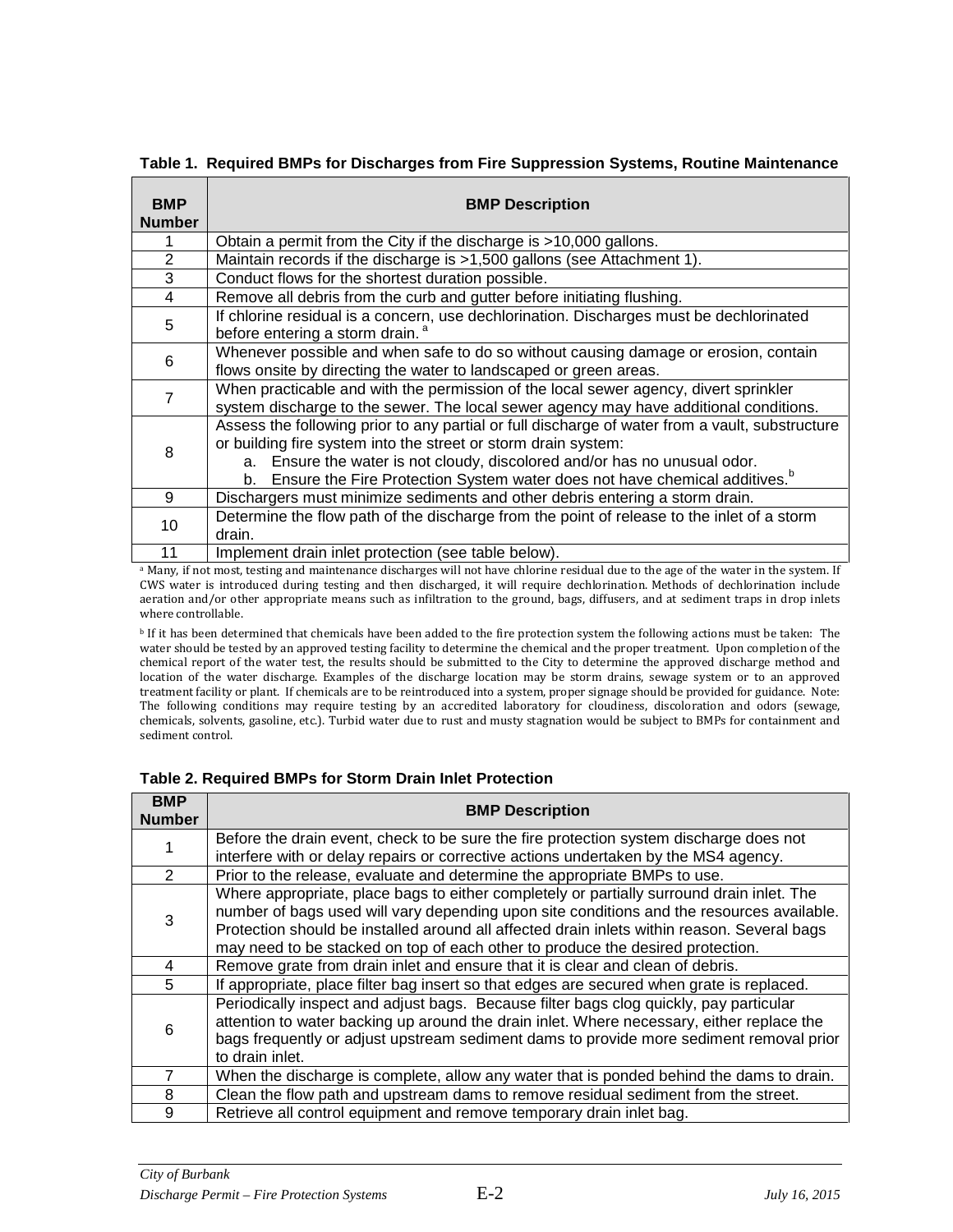## **I. Required Information:**

| Today's Date                                 |  |
|----------------------------------------------|--|
| <b>Responsible Party</b>                     |  |
| <b>Phone Number</b>                          |  |
| Address/Location of Discharge                |  |
| <b>Location of Nearest Storm Drain Inlet</b> |  |
| Date and Time of Anticipated Discharge       |  |
| <b>Duration of Discharge</b>                 |  |
| <b>Estimated Volume of Discharge</b>         |  |

## **II. Best Management Practices to be implemented:**

1. How will the pathway to the storm drain inlet be cleaned?

| 2. Does the water contain chlorine? | <b>Yes</b> | Nο |
|-------------------------------------|------------|----|
|                                     |            |    |

3. How will the water be dechlorinated?

4. How will you minimize the discharge of water to the storm drain system?

5. Are there other chemical additives in the water to be discharged?

6. How will the storm drain inlet be protected?